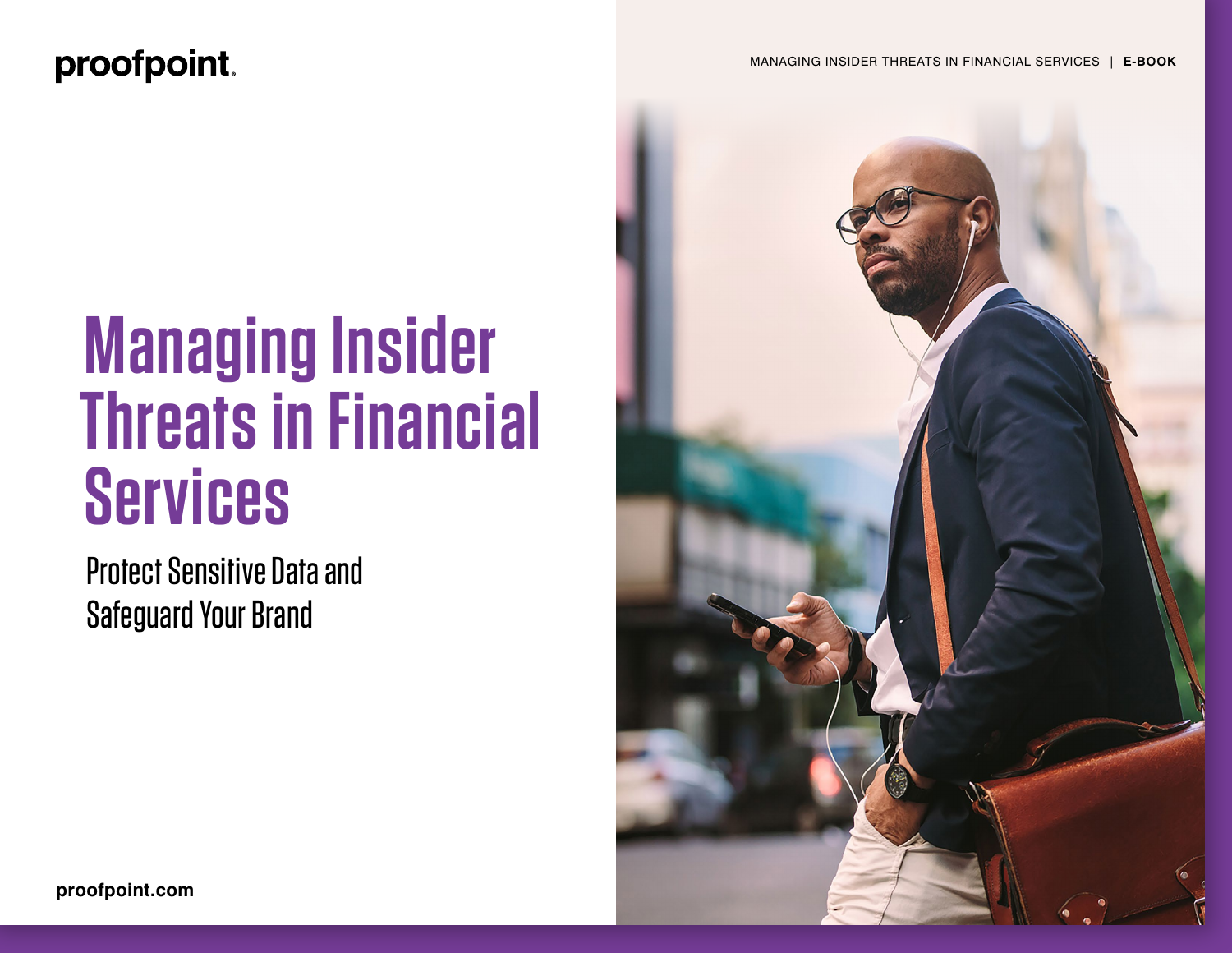<span id="page-1-0"></span>24% of all security breaches occur at financial institutions. And more than half the attacks on these companies come from insiders.<sup>1</sup>

### **Introduction**

Financial services firms are usually among the first to adopt new cybersecurity tools. But despite that investment, the sector still accounts for almost a quarter of all security breaches. And insiders contribute to more than half of these incidents.

As part of their job, workers in this critical sector have access to digital money flow and valuable customer data. This access makes them an inherent risk factor for your business—and lucrative targets for bad actors.

Some insiders are malicious. Many are just careless. And others are compromised by outside attackers who gain access to sensitive data, systems and resources. It's no wonder that insider threats are such a challenging threat vector.

This e-book looks at insider threat management from the perspective of the financial services industry. Drawing from real-life examples in insurance, banking and wealth management, it discusses the challenges of managing these threats. And it shows how Proofpoint can help you identify, investigate and respond to insider incidents quickly and efficiently.

1 Verizon Data Breach Investigations Report. 2017

**Introduction**

**Section 1:** [Insider Threats in Today's Dynamic](#page-2-0)  Financial Services Sector

**Section 2:** [The Who and What](#page-3-0)  of Insider Risk

**Section 3:** [The Role of Insider Threat](#page-5-0)  Management Technology

**Section 4:**  [Customer Scenarios](#page-6-0)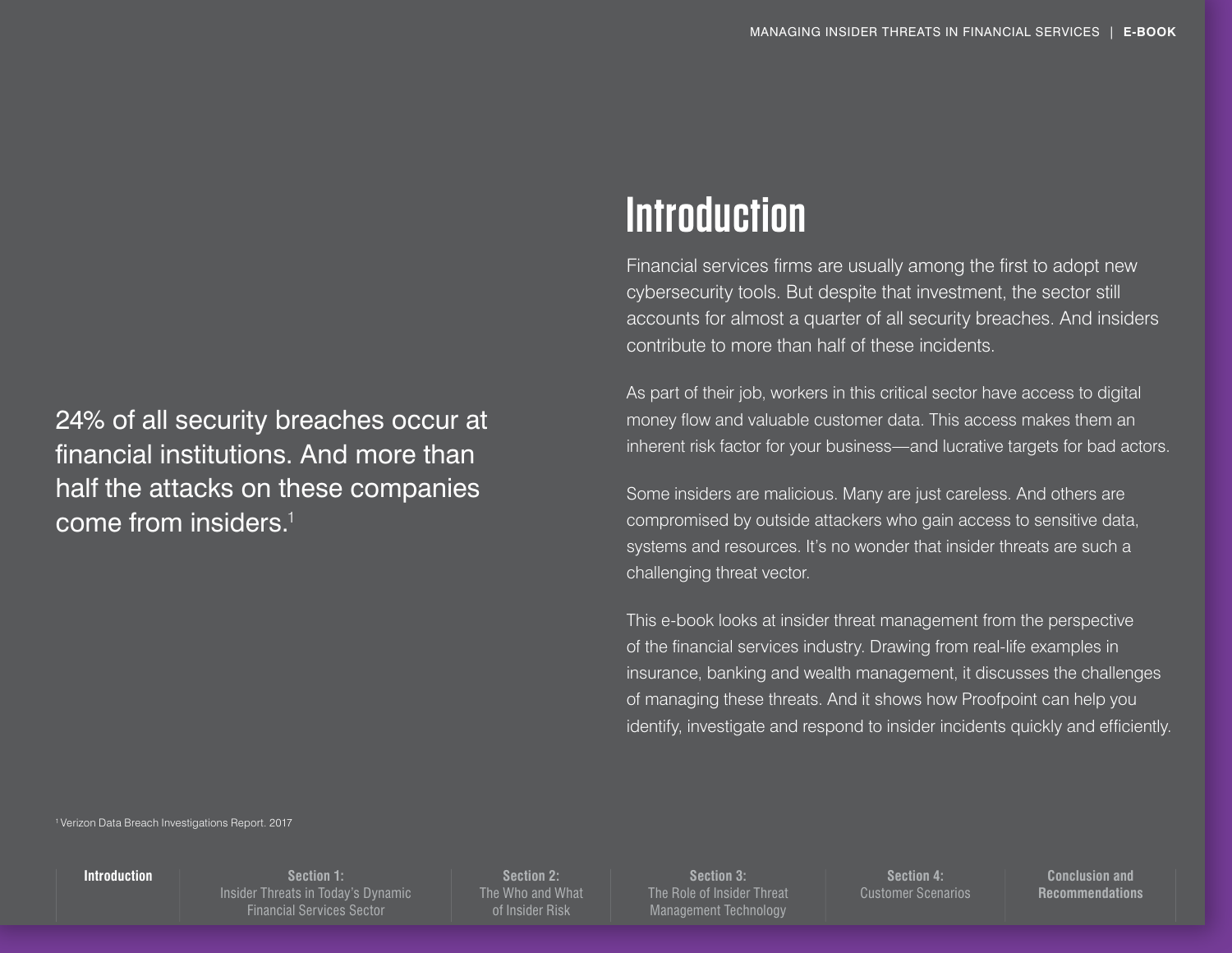### **SECTION 1**

### **Insider Threats in Today's Dynamic Financial Services Sector**

Every business must protect confidential information. That includes safeguarding customer information, corporate data and intellectual property. This mandate may be even more critical for banking, lending, investment management and insurance industries.

Like other industries, the finance sector is moving towards distributed workforces. And it relies more and more on cloud-based applications. These converging trends make managing insider threats even more challenging.

IT infrastructure is now shared by a wider range of users. In a typical enterprise, contractors, service providers, service partners and remote employees may have access. Suddenly, defining an "insider" isn't so simple.

Defining what constitutes a "threat" isn't much simpler. Insider threat management isn't just about rooting out malicious users. It's also about identifying and managing threats from negligent and compromised users.

<span id="page-2-0"></span>Since 2018, the financial services industry has seen a 20.3% increase in insider threats.<sup>2</sup>

2 Ponemon Institute. 2020 Cost of Insider Threat Global Report.

**[Introduction](#page-1-0) Section 1:** Insider Threats in Today's Dynamic Financial Services Sector

**Section 2:** [The Who and What](#page-3-0)  of Insider Risk

**Section 3:** [The Role of Insider Threat](#page-5-0)  Management Technology

**Section 4:**  [Customer Scenarios](#page-6-0)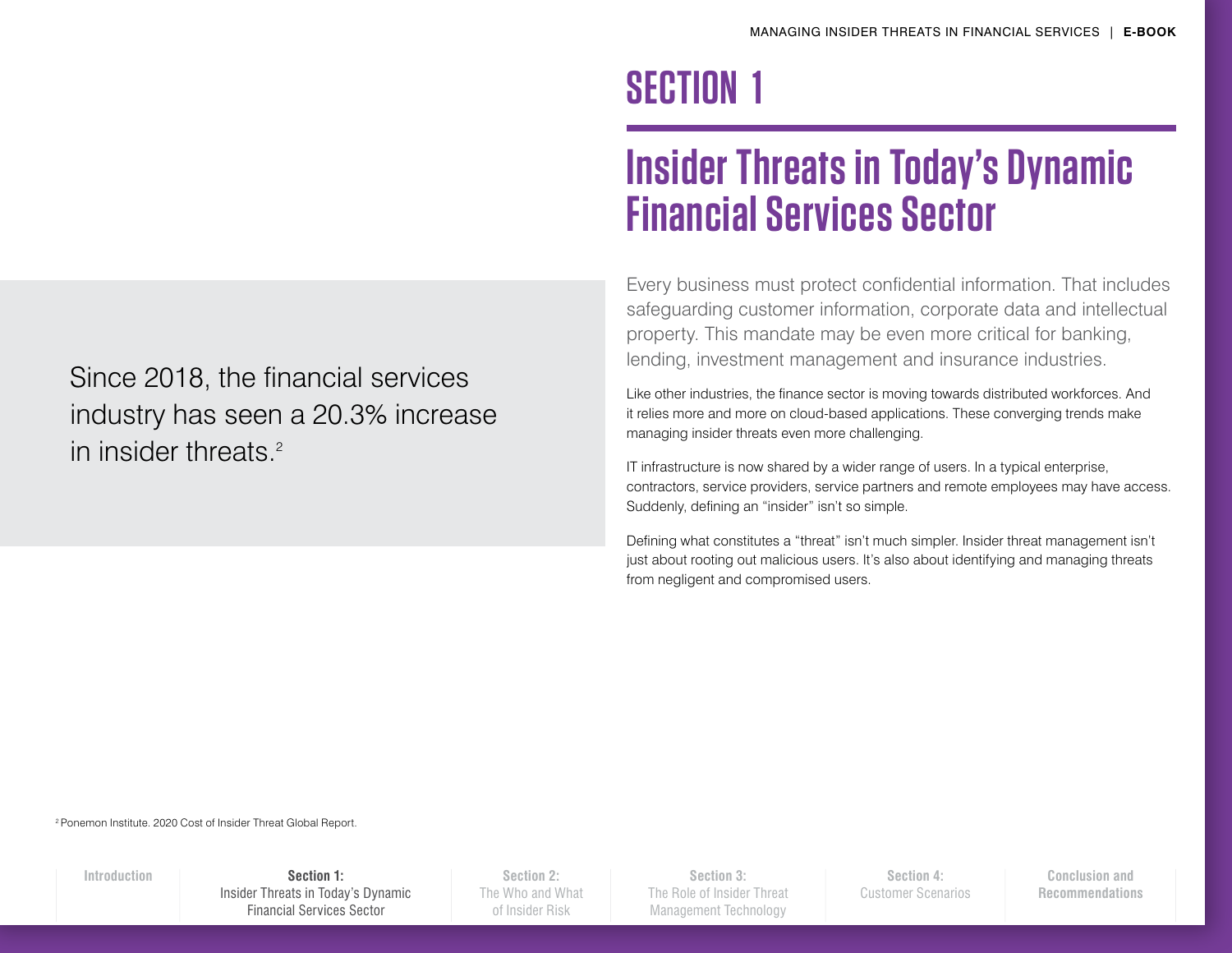## <span id="page-3-0"></span>**SECTION 2**

## **The Who and What of Insider Risk**

Insider risk should be a major focus of any digital-driven businesses. For financial services firms, it's especially critical.

But where should they start? The first step in building a technology-enabled insider threat program is to understand the *who* and the *what* of insider risk:

- Whom should we be concerned with?
- What should we be protecting?

### Who should you be concerned about?

Managing insider risks starts with deciding which of your users pose the biggest risks of insider breach. Every company and use case is unique. But here are some common categories of users to consider:

**Non-employee users.** Disaggregated, dynamic supply chains and service chains are common in financial services. Often, contractors, service providers, consultants and partners share IT infrastructure with employees. Any of them can pose a potential risk.

**Privileged-access users.** Some workers need access to protected infrastructure and information. Examples include:

- IT administrators
- Help desk employees
- Call center associates
- Financial administrators

**High-risk employees.** Some users may be deemed a high risk by HR based on factors such as:

- Behavior
- Job changes
- Performance or disciplinary issues
- Flight risk

**Employees affected by mergers and acquisitions.** The financial services sector is one of constant change. Companies routinely merge, acquire and divest. A firm's authorized user bases may shrink or swell quickly. These changes cause stress on the organization and can lead to data breaches.

**Remote workers.** A far greater portion of the global workforce is now working remotely. Working outside of protected network perimeters can increase the risk of insider breaches.

#### **It's not just about malicious users**

The term "insider threat" is commonly associated with users who show malicious intent. They may be motivated by financial gain, revenge or foreign allegiances. But negligent or compromised users are actually a much more common cause of insider breaches.

Negligent users are those acting outside of sanctioned processes. They unwittingly expose your infrastructure or data and increase risk.

Compromised users are those under the influence of outside attackers. Some are socially engineered to send data. Others have simply lost control of their account.

In any case, negligent and compromised users are usually your biggest insider risk.

**Section 1:** [Insider Threats in Today's Dynamic](#page-2-0)  Financial Services Sector **[Introduction](#page-1-0) Section 2:**

The Who and What of Insider Risk

**Section 3:** [The Role of Insider Threat](#page-5-0)  Management Technology

**Section 4:**  [Customer Scenarios](#page-6-0)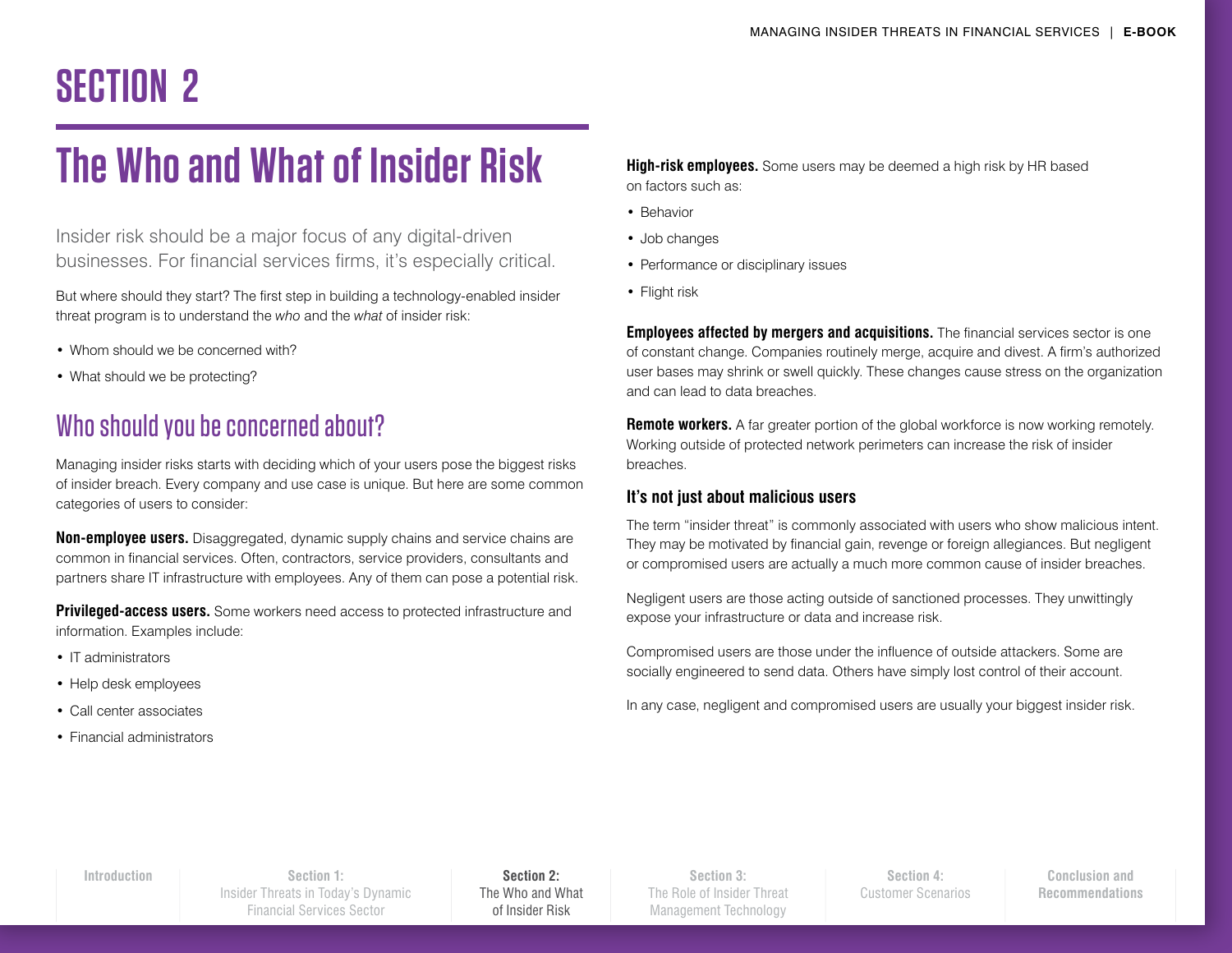

### What should you be protecting?

Like most companies, financial services firms rely on highly secure digital transactions. They also depend on the integrity of employee and customer-facing IT infrastructure. Here are some of their highest-priority concerns:

**Protecting sensitive data.** Financial services firms manage large volumes of personally identifiable information (PII). They include payment card industry (PCI) and personal health information (PHI) data. PII is highly valuable to fraudsters and often the main target of data breaches.

**Compliance.** The financial services sector is subject to a wide range of regulations and compliance mandates. These rules govern how firms protect data, information and the integrity of their processes. Compliance gaps and data breaches can be costly.

**Financial fraud.** Financial services firms manage large volumes of transactions and raw capital. Fraudsters exploit workers and use their insider access to steal cash through a wide range of schemes.

**Service disruption.** Financial services firms rely on IT infrastructure to support customer and employee-facing services. Attackers with insider access can damage or disrupt your systems. Downtime can mean lost revenue, opportunity and trust.

**Protecting proprietary information.** Many investment firms rely on proprietary information or trading algorithms to maintain a competitive edge. Their success hinges on keeping that data secure.

**Brand damage.** Financial services build brands on trust—from customers, trading partners and regulators. When security breaches occur, especially when caused by insiders, this trust is violated. That hurts your brand.

**Section 1:** [Insider Threats in Today's Dynamic](#page-2-0)  Financial Services Sector **[Introduction](#page-1-0) Section 2:**

[The Who and What](#page-3-0)  of Insider Risk

**Section 3:** [The Role of Insider Threat](#page-5-0)  Management Technology

**Section 4:**  [Customer Scenarios](#page-6-0)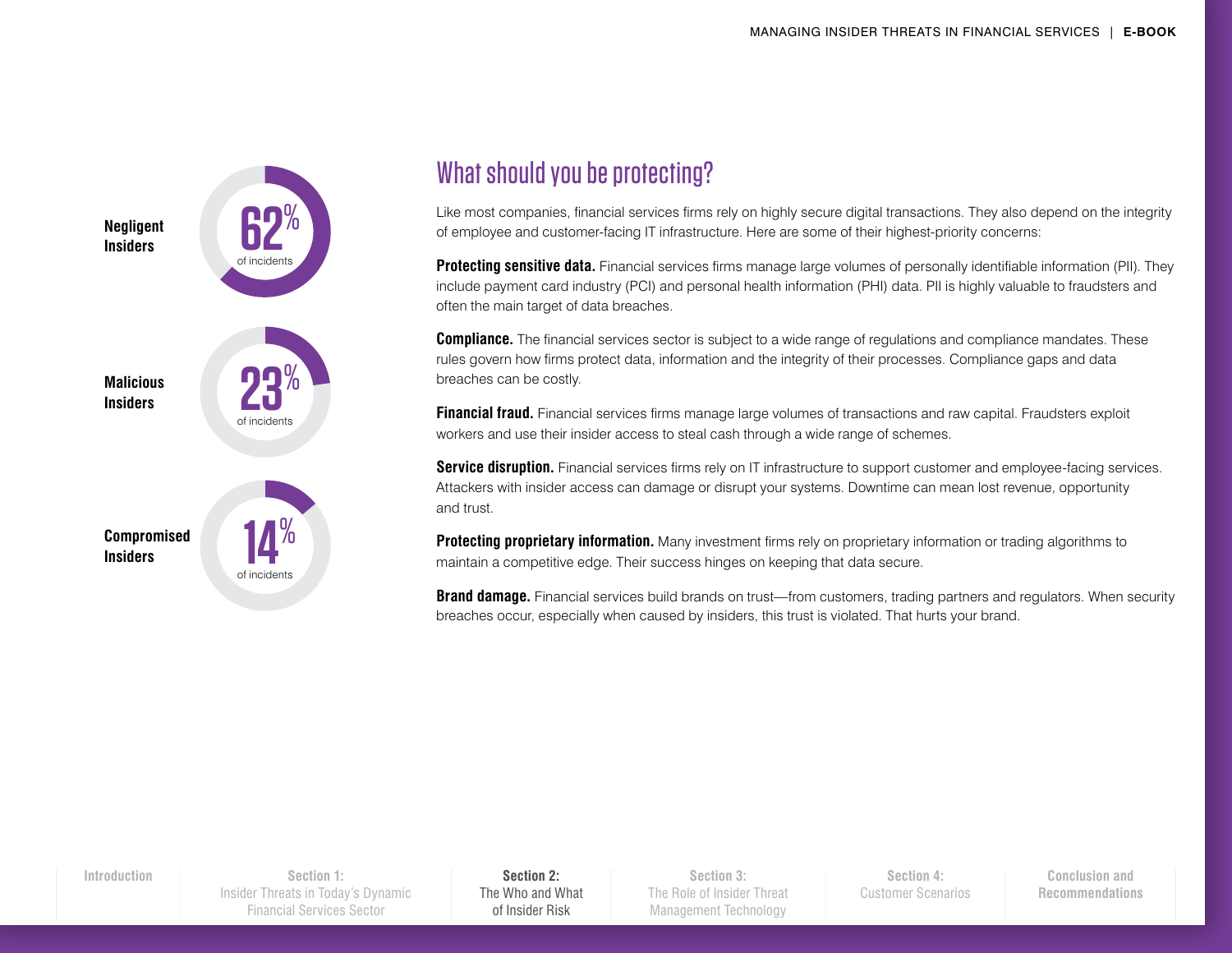### <span id="page-5-0"></span>**SECTION 3**

### **How Insider Threat Management Technology Can Help**

Insider threat management helps security teams get a handle on this unique threat vector.

It combines elements of data loss prevention (DLP) and user behavior analytics (UBA) to help reduce risk in three key ways:



### Identifying user risk

ITM solutions enable security teams to quickly detect potential security breaches. The most effective tools help you tell the difference between false positives and insider activity that requires follow-up. This requires knowing the full context around user activity and data movement—especially for users deemed high risk.



#### Protect from data loss

Most financial firms have data they need to protect—exclusive algorithms, trade secrets, PII and more. No financial service firm wants this data to improperly leave its environment. Quickly identifying and stopping data leakage is a core function of a modern ITM solution.



#### Accelerate incident response

The cost of insider threats hinges on the time it takes to respond to an incident. Modern ITM systems can help security teams do this as much as 10 times faster. With the right ITM solution, work that might have taken days or weeks can be wrapped up in minutes. Faster investigations lead to shorter mean time to resolution.

**Section 1:** [Insider Threats in Today's Dynamic](#page-2-0)  Financial Services Sector **[Introduction](#page-1-0) Section 3:**

**Section 2:** [The Who and What](#page-3-0)  of Insider Risk

The Role of Insider Threat Management Technology

**Section 4:**  [Customer Scenarios](#page-6-0)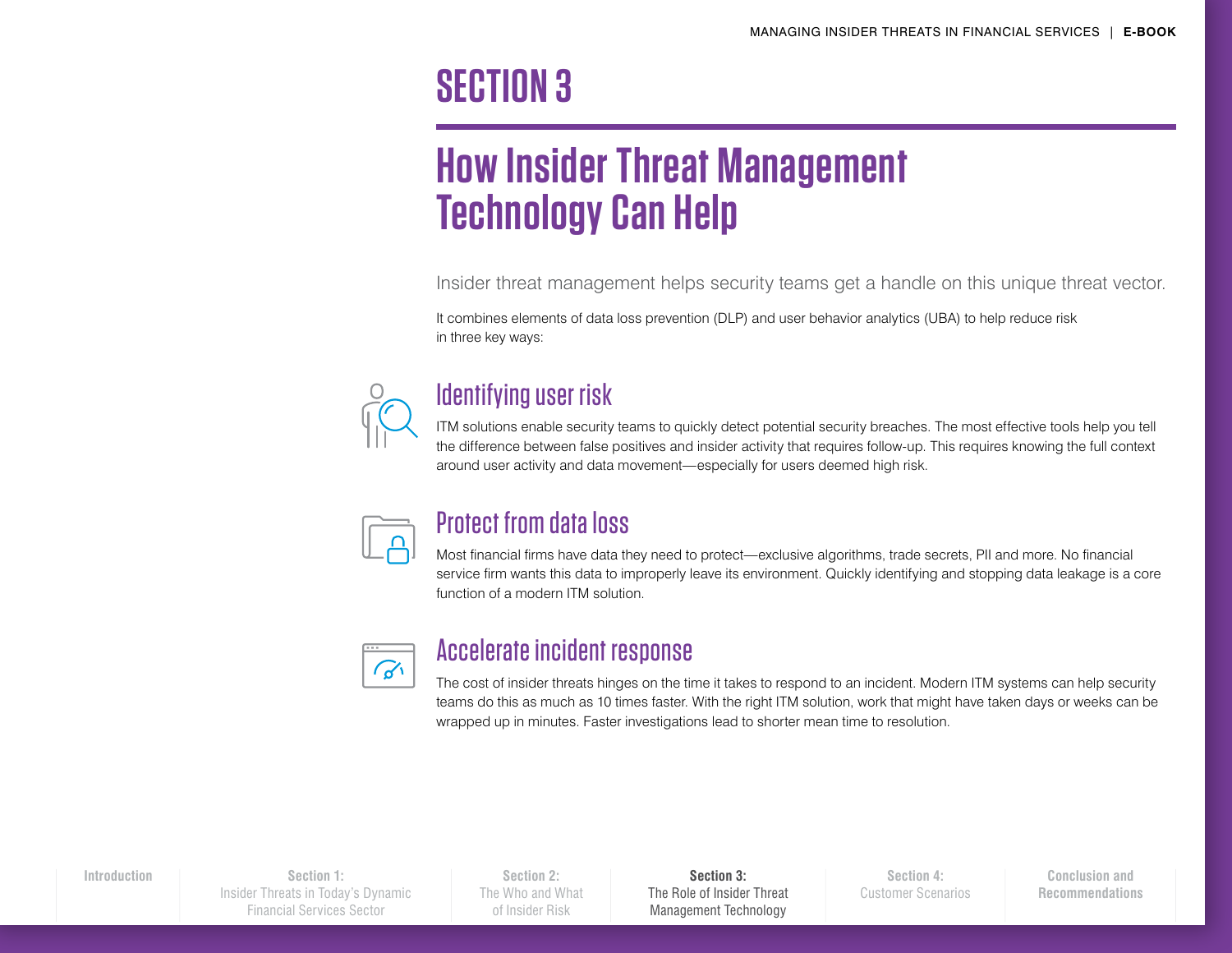### <span id="page-6-0"></span>**SECTION 4 – Proofpoint ITM in Action**

## **Real-World Customer Scenarios**

### Global insurance broker – Greater visibility into distributed worker activity

#### **The challenge**

A global insurance brokerage was looking to protect customers' claims data.

To do that, its security team needed greater visibility into potential insider-led data breaches. The company could monitor its highly distributed workforce through a cloud-based application. But reviewing the app's activity logs—and reverse-engineering what happened—took a lot of time and work. At the same time, data-protection laws only increased concerns about data collected and managed through the app.

#### **The solution**

The brokerage needed an insider threat management tool to proactively safeguard confidential data everywhere it lives and moves—especially on remote endpoints. It sought greater visibility into how users interacted with the data and into their activities on endpoints. It needed a solution that could proactively identify high-risk behavior, send compliance alerts and make audits easier for compliance teams.

#### **The result**

With ITM, the company can now:

- Detect risky movement of claims data files from corporate apps, on servers and out of endpoints.
- Educate and warn users of out-of-policy behavior in real time.
- Correlate irrefutable evidence on the "who, what, when, where, why and how" when investigating an alert. Screen captures of endpoint activity provide context of what happened before and after a violation. That insight helps determine whether the act was negligent, malicious or the result of an external compromise.
- Retain a detailed audit trail of employee and third-party activity to meet financial compliance mandates.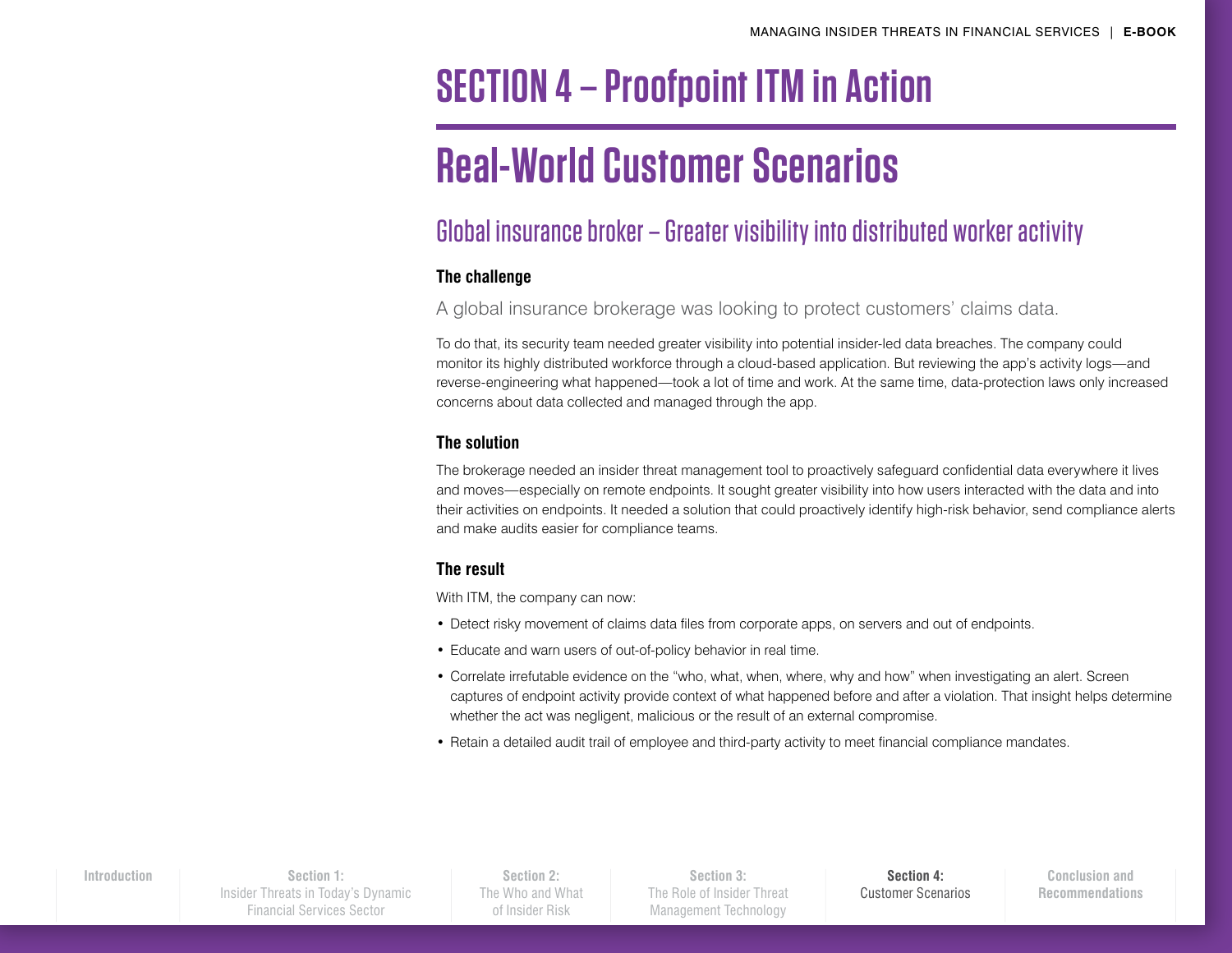#### Independent wealth management firm – Safeguarding clients' trust and assets

#### **The challenge**

Independent wealth management firms are charged with keeping clients' sensitive and private information safe. Success depends on trust.

As part of their day-to-day jobs, the firm's workforce handles private client data every day. For the company insiders include not just fund managers, administrators and other employees but also third-party contractors. The firm faced constant threats—cyber crime, corporate and state-sponsored espionage, monetary fraud and more.

#### **The solution**

The firm needed a robust security system that protects them from the risks of cyber crime and monetary fraud. The security team needed an easier way to monitor potentially risky activity across the company. That included distributed users and third parties.

#### **The result**

ITM helped the company:

- Simplify acceptable-use and compliance policies.
- Automatically detect risky movement of sensitive and confidential information in real time.
- Streamline incident investigations by correlating all data movement and user activity in real time. Screen captures of endpoint activity provided irrefutable evidence of what the user did.
- Retain a detailed audit trail of user activity to meet financial compliance mandates.

**Section 1:** [Insider Threats in Today's Dynamic](#page-2-0)  Financial Services Sector **[Introduction](#page-1-0) Section 4:** 

**Section 2:** [The Who and What](#page-3-0)  of Insider Risk

**Section 3:** [The Role of Insider Threat](#page-5-0)  Management Technology

[Customer Scenarios](#page-6-0)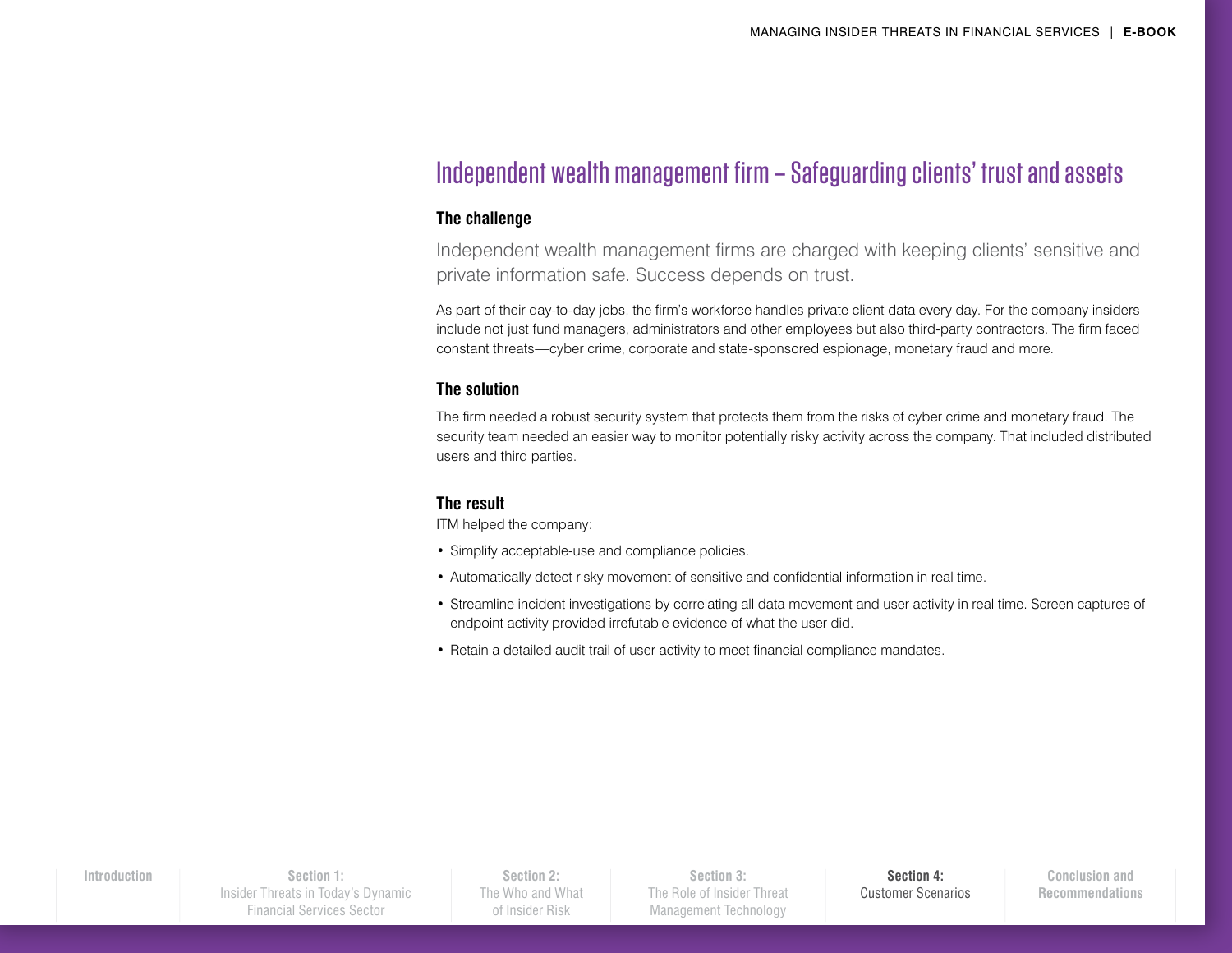#### Regional bank – Protecting from insider threats at financial call centers

#### **The challenge**

A regional bank needed to keep its call centers secure in a new era of remote work.

Its workforce touched bank member data on every call. The security team needed to continue monitoring insider activity and responding to potential incidents even while employees worked from home. The bank was especially concerned about high-risk employees with access to valuable private information that could be stolen, leaked or altered. The team also needed to identify, collect and share forensic data when responding to an incident.

#### **The solution**

The security team sought out a solution to detect anomalous behavior in real time. But it had to enhance data collection and oversight in a work-from-home world without hurting productivity and customer service.

#### **The result**

ITM helped the call center solve its insider threat challenges by:

- Making users more resilient. ITM raised security awareness with real-world insider threat scenarios. It also helped the bank clarify corporate data policies.
- Deploying lightweight, user-mode endpoint collectors. This approach kept users productive by not slowing down their devices.
- Detecting risky user behavior and data movement in real time.
- Collaborating with HR, legal, compliance and IT teams. The teams worked together to agree on user and file data collection, behavioral detection needs and incident-response workflows.
- Speeding up investigations. ITM provided contextual intelligence on the user, easier evidence gathering and smoother collaboration between teams.

**Section 2:** [The Who and What](#page-3-0)  of Insider Risk

**Section 3:** [The Role of Insider Threat](#page-5-0)  Management Technology

[Customer Scenarios](#page-6-0)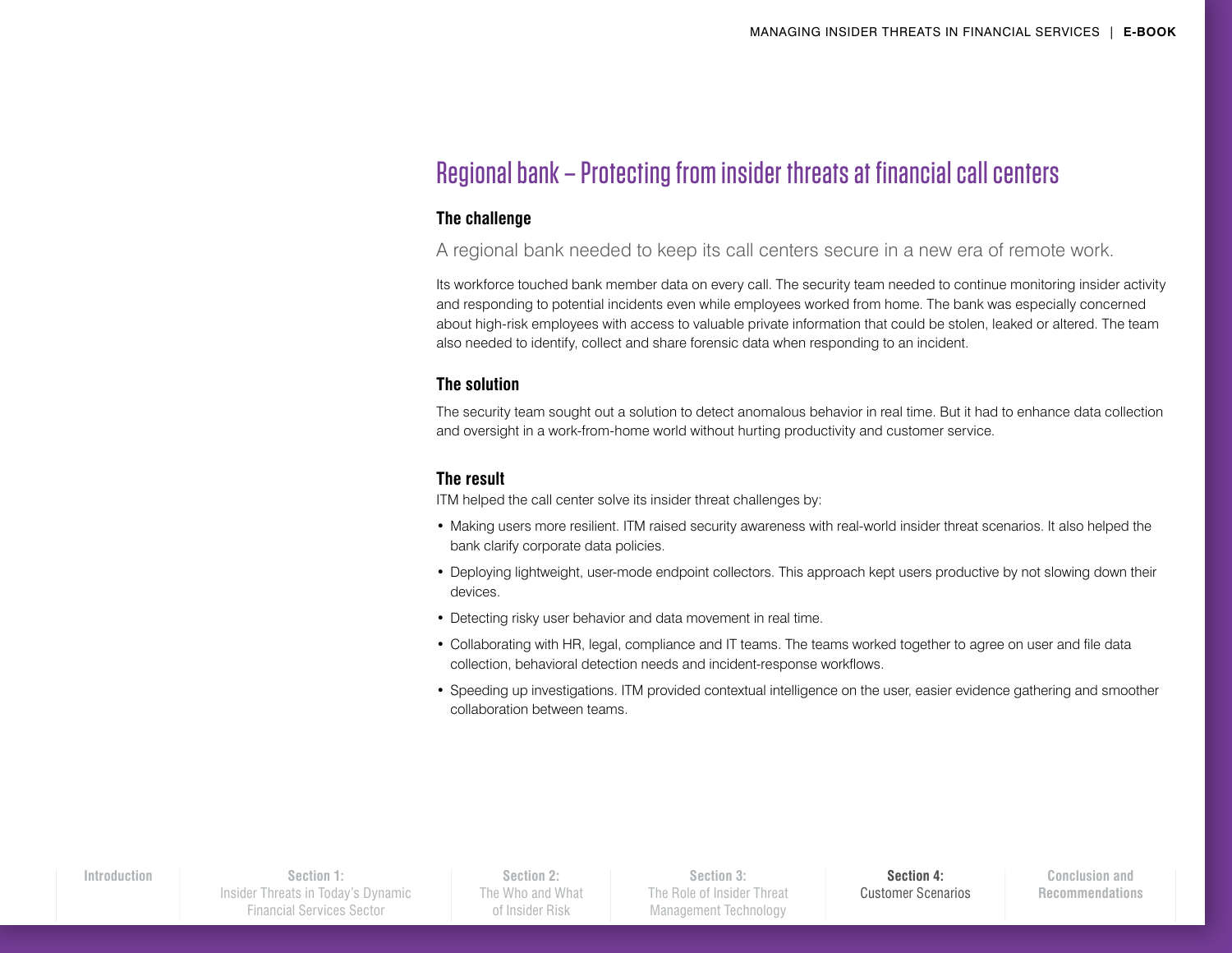### <span id="page-9-0"></span>**Conclusions and Recommendations**

### **Why Proofpoint: Best Practices ITM from a Trusted Advisor**

Every day, your IT and security teams work hard to work identify, detect and respond to cyber threats. Proofpoint Insider Threat Management (ITM) can help. ITM protects you from data loss, disruption and other damage caused by your users and attackers who compromise them.

Our award-winning solution has helped more than 1,200 leading companies in more than 100 countries:

- Shorten mean-time-to-detect (MTTD) potential risks to sensitive and confidential information from insider threats.
- Reduce breach frequency, severity and cost with shorter mean-time-to-respond (MTTR) to incidents.
- Make security teams more productive with lower costs. With Proofpoint, you can consolidate multiple technologies (such as user-based analytics and endpoint DLP) into a single ITM platform.

Here's how we support you:

- We'll work with you on a proof of concept that helps you visualize your ITM program.
- We can help you design and build out your internal threat management program. We can break your projects into manageable bites and prioritize based on high-risk behaviors. The proof of concept helps you visualize your ITM program. And our ITM Jump Start Services let you realize fast time to value.
- We help you build user resilience with Proofpoint Security Awareness Training.

Our goal is the same as yours: protecting valuable business assets and the people who produce them.

#### **[Introduction](#page-1-0)**

**Section 1:** [Insider Threats in Today's Dynamic](#page-2-0)  Financial Services Sector

**Section 2:** [The Who and What](#page-3-0)  of Insider Risk

**Section 3:** [The Role of Insider Threat](#page-5-0)  Management Technology

**Section 4:**  [Customer Scenarios](#page-6-0)